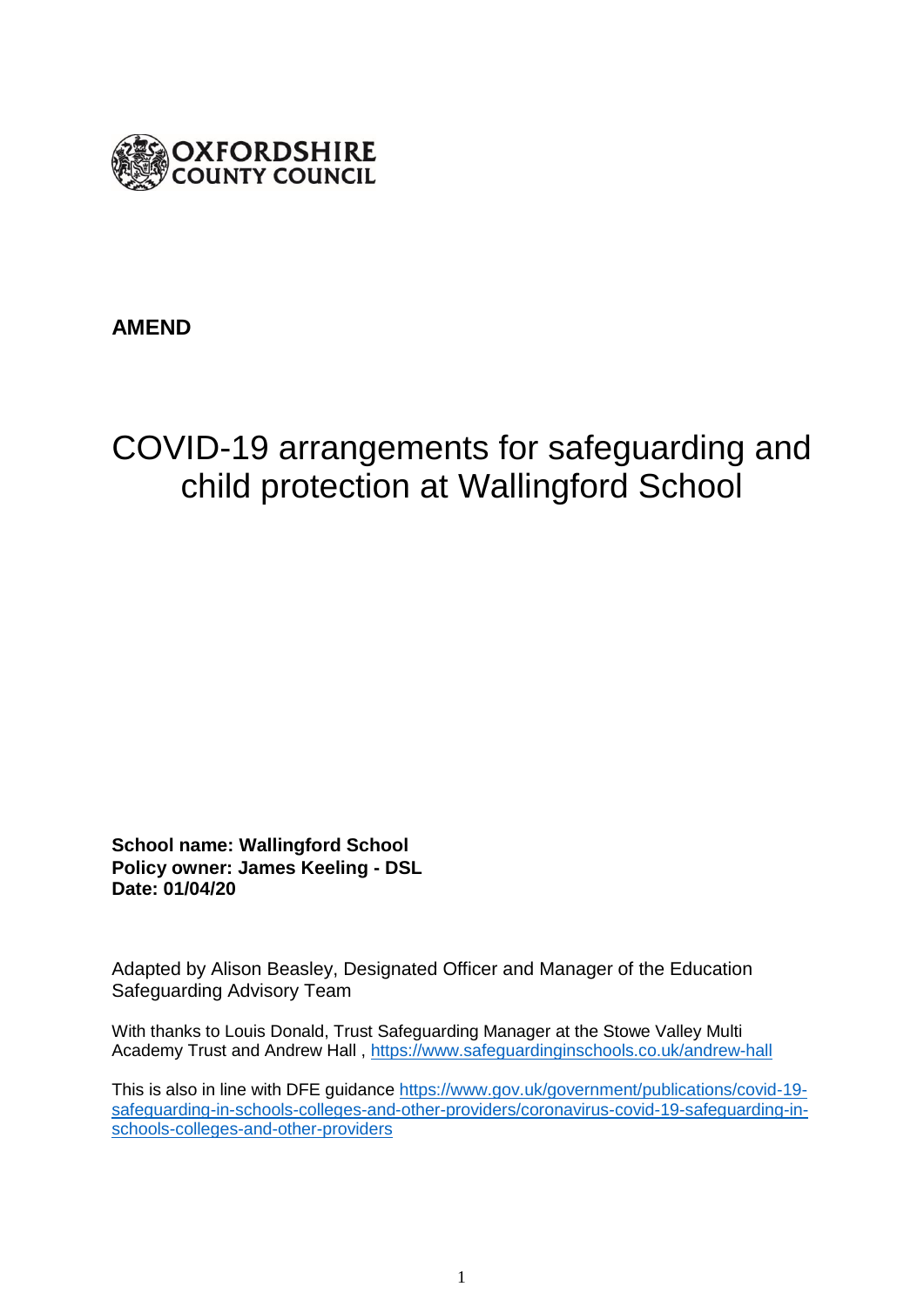# **1. Context**

From 20<sup>th</sup> March 2020 parents were asked to keep their children at home, wherever possible, and for schools to remain open only for those children of workers critical to the COVID-19 response - who absolutely need to attend.

Schools and all childcare providers were asked to provide care for a limited number of children - children who are vulnerable, and children whose parents are critical to the COVID-19 response and cannot be safely cared for at home.

This addendum of the Wallingford School Safeguarding, and Child Protection policy contains details of our individual safeguarding arrangements in the following areas:

| 6. |  |
|----|--|
|    |  |
|    |  |
|    |  |
|    |  |
|    |  |
|    |  |
|    |  |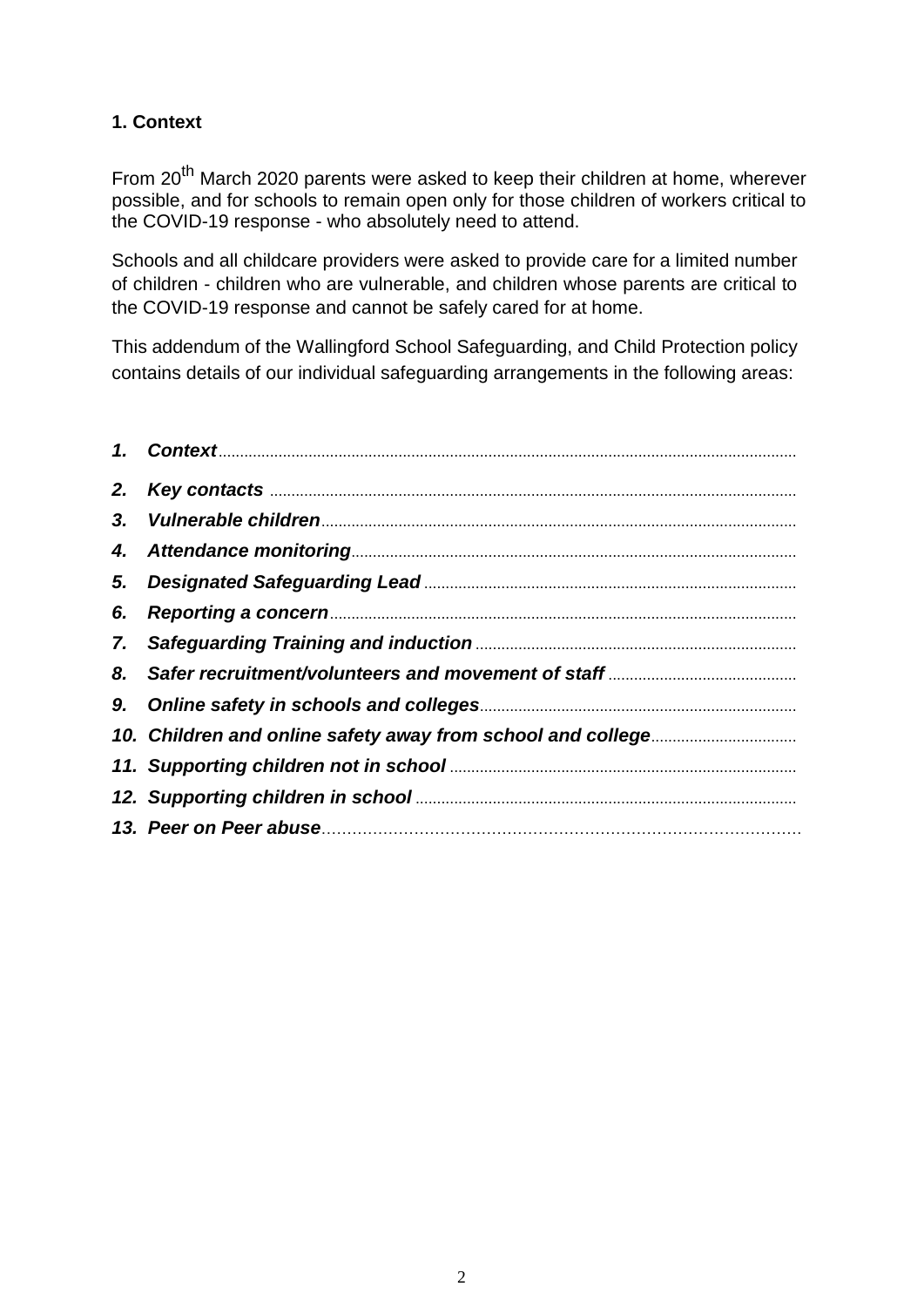#### **2. Key contacts**

| <b>Role</b>                                                       | <b>Name</b>                    | <b>Phone</b>                                                                                                                          | email                           |
|-------------------------------------------------------------------|--------------------------------|---------------------------------------------------------------------------------------------------------------------------------------|---------------------------------|
| <b>Designated</b><br><b>Safeguarding</b><br>Lead (DSL)            | <b>James</b><br><b>Keeling</b> | 01491 837 115<br><b>Ext. 738</b><br>number<br>available within<br>school hours in<br>the event of a<br>school closure:<br>07754340740 | keelingj@wallingfordschool.com  |
| <b>Headteacher</b><br>if not DSL or<br><b>DDSL</b>                | John<br><b>Marston</b>         | 01491 837 115                                                                                                                         | marstonj@wallingfordschool.com  |
| <b>Deputy</b><br><b>Designated</b><br>safeguarding<br>lead (DDSL) | <b>Nick</b><br>Lamb            | 01491 837 115                                                                                                                         | lambn@wallingfordschool.com     |
| <b>Chair of</b><br>governors                                      | Jon<br><b>Pebworth</b>         | 01491 837 115                                                                                                                         | governors@wallingfordschool.com |
| Safeguarding<br>governor                                          | <b>Peter</b><br><b>Rostron</b> | 01491 837 115                                                                                                                         | governors@wallingfordschool.com |
| <b>DSL team</b>                                                   | <b>Rob</b><br>Lyons            | 01491 837 115                                                                                                                         | Iyonsr@wallingfordschool.com    |
| <b>DSL team</b>                                                   | <b>Sarah</b><br><b>Dow</b>     | 01491 837 115                                                                                                                         | dows@wallingfordschool.com      |
| <b>DSL team</b>                                                   | <b>Bee</b><br><b>Hibbin</b>    | 01491 829 711                                                                                                                         | bee@wallingfordschool.com       |
| <b>DSL team</b>                                                   | <b>Sian</b><br><b>Delaney</b>  | 01491 837 115                                                                                                                         | delaneys@wallingfordschool.com  |

# **3. Vulnerable children**

Vulnerable children include those who have a social worker and those children and young people up to the age of 25 with education, health and care (EHC) plans.

Those who have a social worker include children who have a Child Protection Plan and those who are looked after by the Local Authority. A child may also be deemed to be vulnerable if they have been assessed as being in need or otherwise meet the definition in section 17 of the Children Act 1989.

Those with an EHC plan will be risk-assessed in consultation with the Local Authority and parents, to decide whether they need to continue to be offered a school or college place in order to meet their needs, or whether they can safely have their needs met at home. This could include, if necessary, carers, therapists or clinicians visiting the home to provide any essential services. Many children and young people with EHC plans can safely remain at home.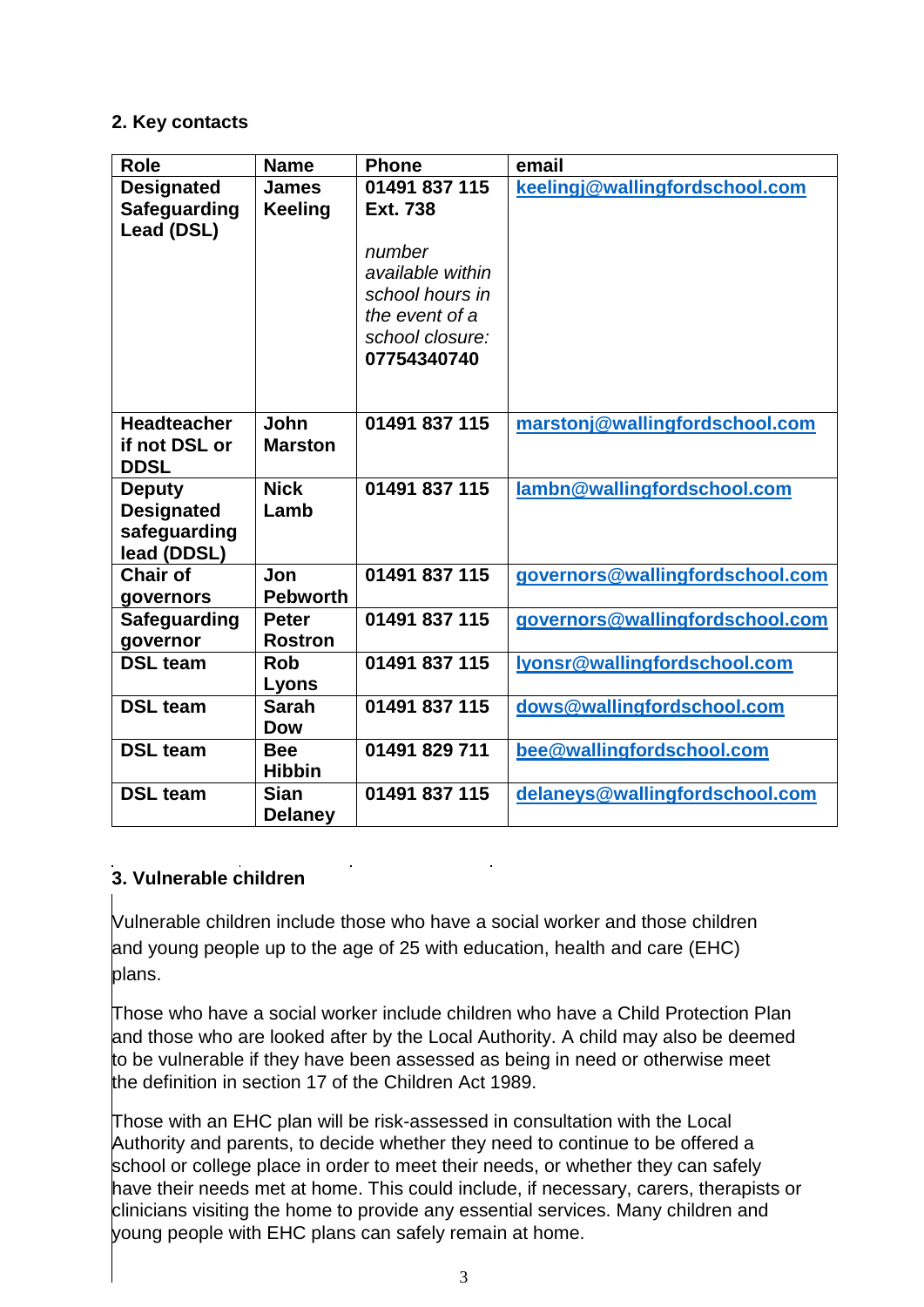Eligibility for free school meals in and of itself should not be the determining factor in assessing vulnerability.

The Headteacher and Designated Safeguarding Lead (and Deputy) know who our most vulnerable children are. They have the flexibility to offer a place to those on the edge of receiving children's social care support.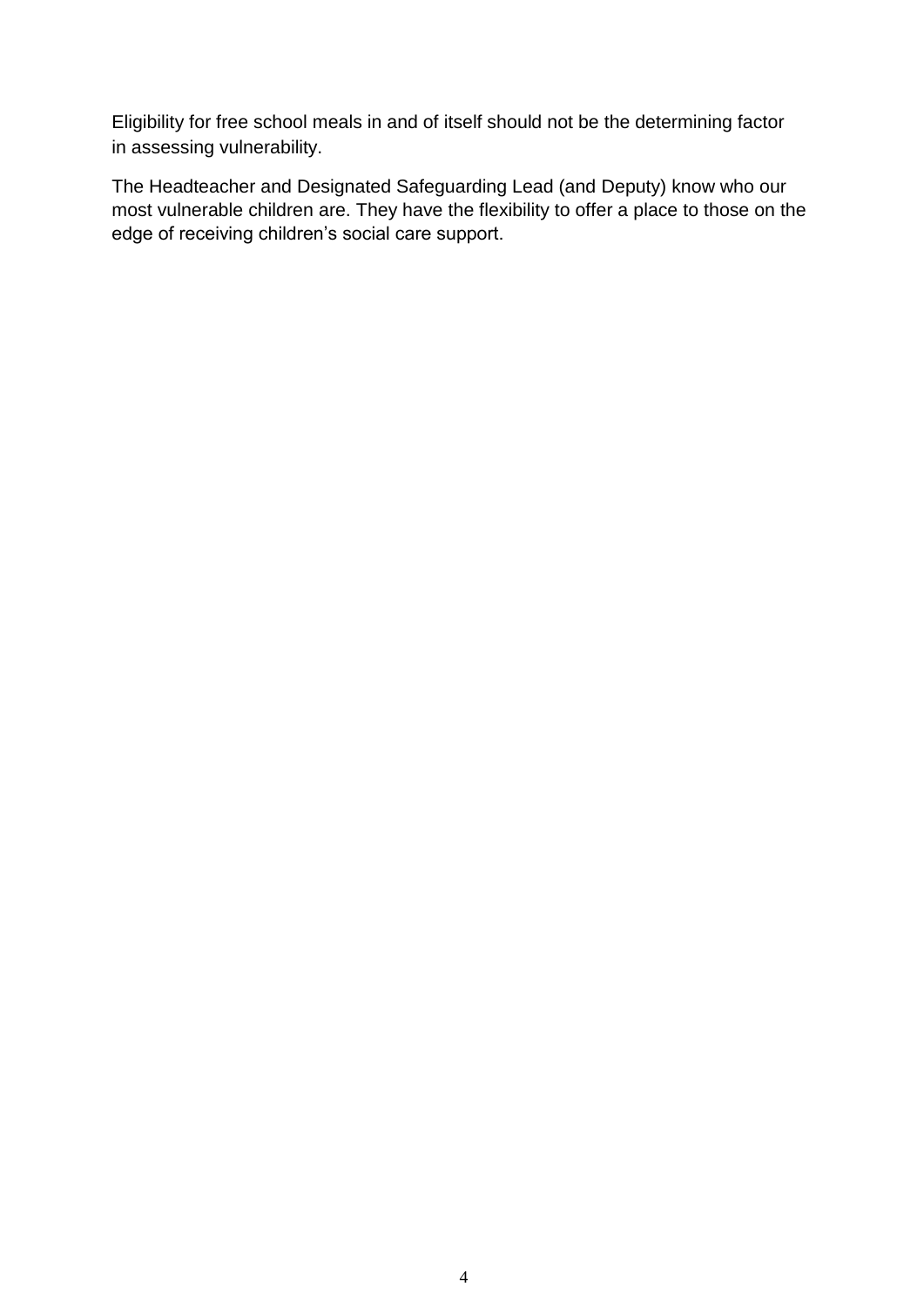Wallingford School will continue to work with and support children's social workers to help protect vulnerable children. This includes working with and supporting children's social workers and the local authority virtual school head (VSH) for looked-after and previously looked-after children. The lead person for this will be: James Keeling.

There is an expectation that vulnerable children who have a social worker will attend an education setting, so long as they do not have underlying health conditions that put them at risk. In circumstances where a parent does not want to bring their child to an education setting, and their child is considered vulnerable, the social worker and Wallingford School will explore the reasons for this directly with the parent. We as a school will ensure that all professionals involved with these vulnerable children, (e.g. social workers, SEND case workers, LCSS, Early Help worker etc) are fully informed around the current attendance of the child (attending school or not) and if not attending school the arrangements that we have put in place around safeguarding this child.

Where parents are concerned about the risk of the child contracting COVID19, Wallingford School or the social worker will talk through these anxieties with the parent/carer following the advice set out by Public Health England.

Wallingford School will encourage our vulnerable children and young people to attend a school, including remotely if needed.

# **4. Attendance monitoring**

Local authorities and education settings do not need to complete their usual day-today attendance processes to follow up on non-attendance.

Wallingford School and social workers will agree with parents/carers whether children in need should be attending school – James Keeling and the pastoral team will then follow up on any pupil that they were expecting to attend, who does not. James Keeling and the pastoral team will also follow up with any parent or carer who has arranged care for their child(ren) and the child(ren) subsequently do not attend.

This will be via a telephone conversation.

To support the above, Wallingford School will, when communicating with parents/carers and carers, confirm emergency contact numbers are correct and ask for any additional emergency contact numbers where they are available.

In all circumstances where a vulnerable child does not take up their place at school, or discontinues, Wallingford School will notify their social worker.

The Department for Education has introduced a [daily online attendance form](https://www.gov.uk/government/publications/coronavirus-covid-19-attendance-recording-for-educational-settings) to keep a record of children of critical workers and vulnerable children who are attending school. This allows for a record of attendance for safeguarding purposes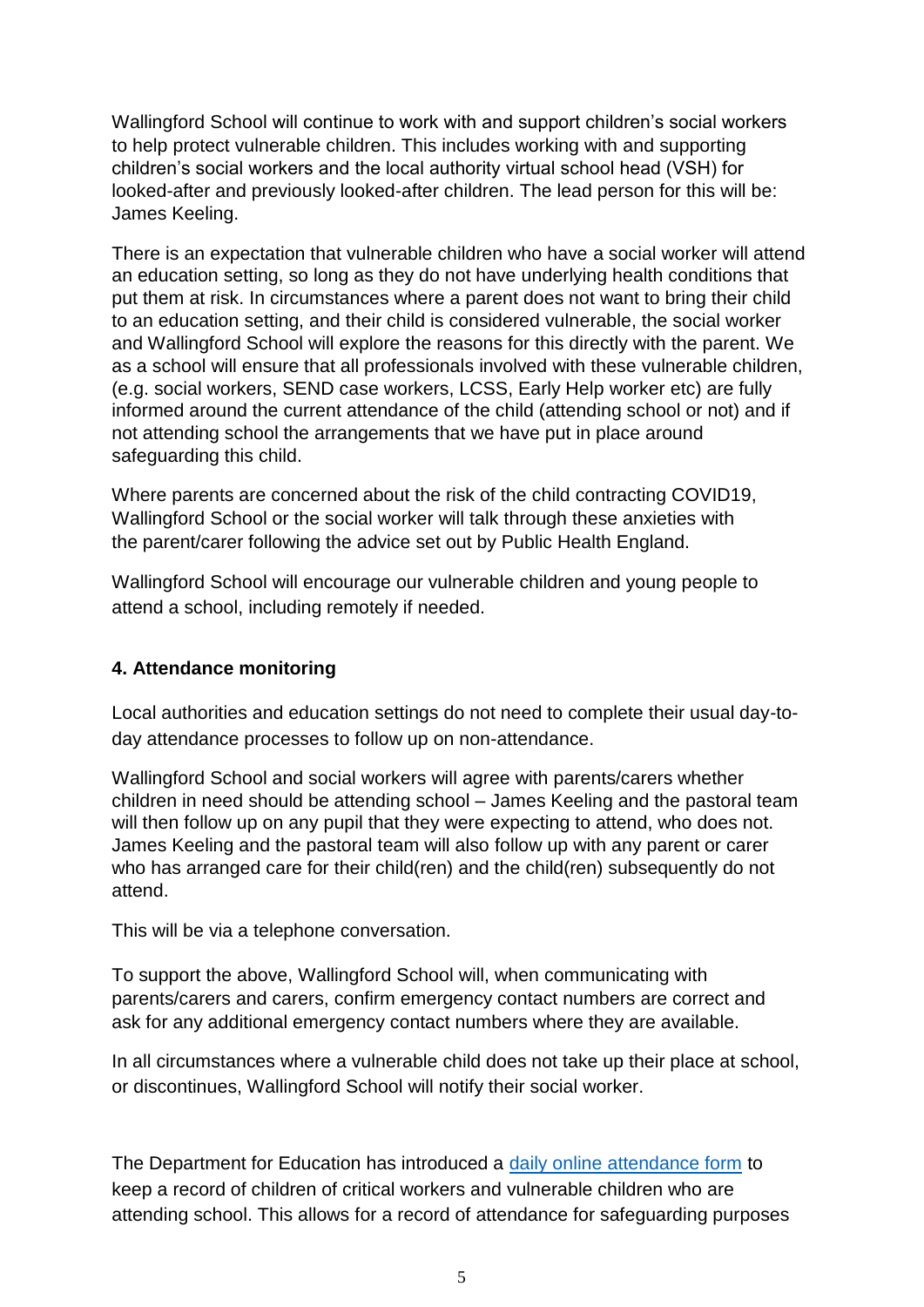and allows schools to provide accurate, up-to-date data to the department on the number of children taking up places.

The attendance data will also be shared with the Local Authority attendance team [Attendance@oxfordshire.gov.uk.](mailto:Attendance@oxfordshire.gov.uk)

# **5. Designated Safeguarding Lead**

Wallingford School has a Designated Safeguarding Lead (DSL) and a Deputy DSL.

The Designated Safeguarding Lead is: James Keeling

The Deputy Designated Safeguarding Lead is: Nick Lamb

A member of the DSL team will always be available during school hours. The optimal scenario is to have a trained DSL (or deputy) available on site. Where this is not the case a trained DSL (or deputy) will be available to be contacted via phone or online video - for example when working from home.

Where a trained DSL (or deputy) is not on site, in addition to the above, a designated member of staff will assume responsibility for co-ordinating safeguarding on site.

This might include liaising with the offsite DSL (or deputy) and as required liaising with children's social workers where they require access to children in need and/or to carry out statutory assessments at the school or college.

It is important that all our staff and volunteers have access to a trained DSL (or deputy). On each day staff on site will be made aware of that person is and how to speak to them.

The DSL will continue to engage with social workers, and attend all multi-agency meetings, which can be done remotely.

# **6. Reporting a concern**

Where staff have a concern about a child, they should continue to follow the process outlined in the school Safeguarding Policy, this includes making a report via CPOMS which can be done remotely.

In the unlikely event that a member of staff cannot access our normal reporting systems from home, they should email the Designated Safeguarding Lead and the Headteacher. This will ensure that the concern is received.

Staff are reminded of the need to report any concern immediately and without delay.

Where staff are concerned about an adult working with children in the school, they should continue to follow our normal procedures and alert the headteacher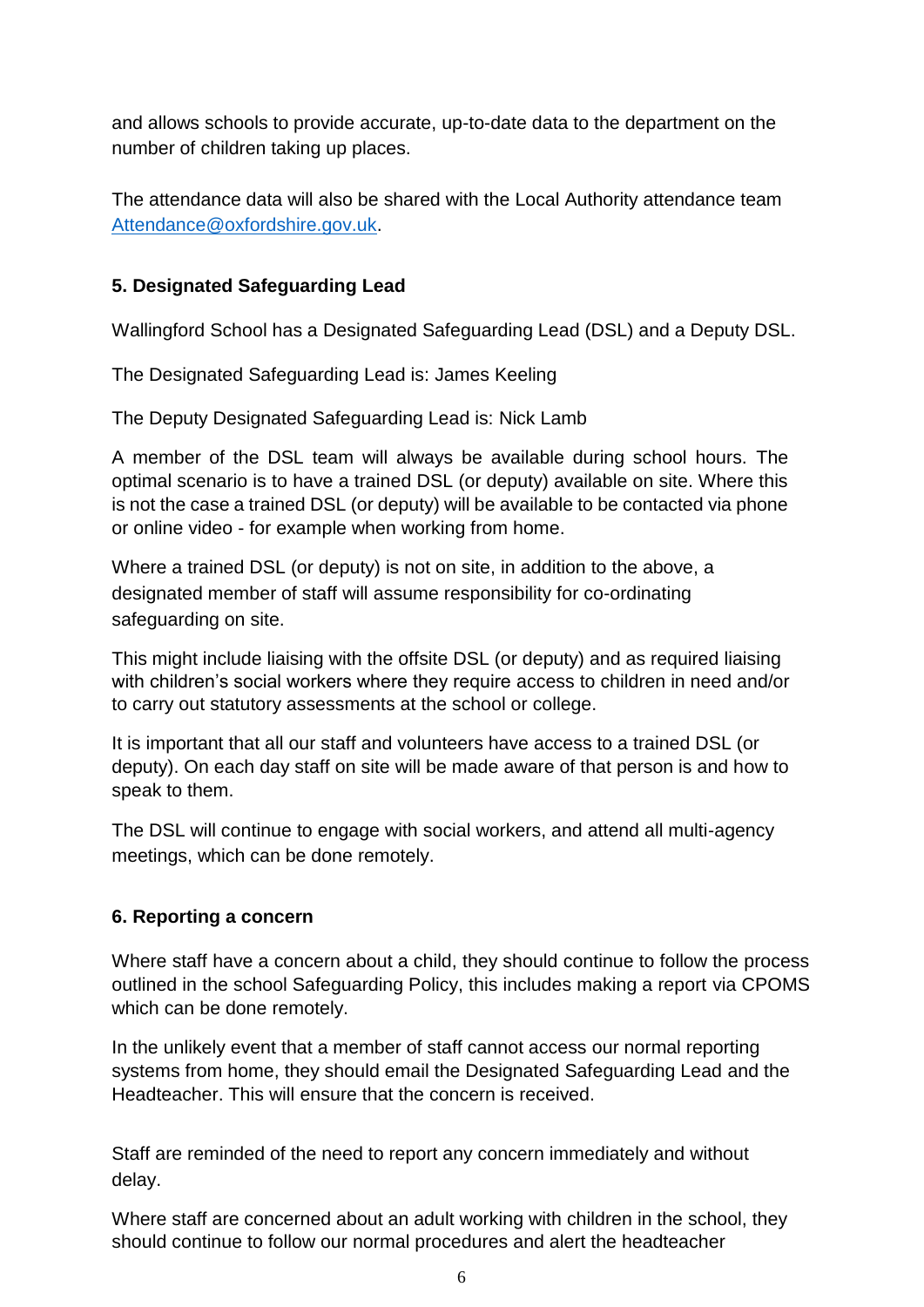immediately. The headteacher will follow normal allegation management procedures as detailed in Keeping Children Safe in Education and liaise with Oxfordshire's Local Authority Designated Officer; Alison Beasley, as details in our main policy. If there is a requirement to make a notification to the headteacher whilst away from school, this should be done verbally and followed up with an email to the headteacher.

Concerns around the Headteacher should be directed to the Chair of Governors: Jon Pebworth.

# **7. Safeguarding Training and induction**

All DSL training has been suspended by the Oxfordshire Safeguarding Children's Board (OSCB) and it is very unlikely to take place whilst there remains a threat of the COVID 19 virus.

Guidance from the OSCB can be found here [https://www.oscb.org.uk/learning](https://www.oscb.org.uk/learning-zone/training/)[zone/training/](https://www.oscb.org.uk/learning-zone/training/)

For the period COVID-19 measures are in place, a DSL (or deputy) who has been trained will continue to be classed as a trained DSL (or deputy) even if they miss their refresher training.

All existing school staff have had safeguarding training and have read part 1 of Keeping Children Safe in Education (2019). The DSL should communicate with staff any new local arrangements, so they know what to do if they are worried about a child.

Where new staff are recruited, or new volunteers enter our School, they will continue to be provided with a safeguarding induction.

If staff are deployed from another education or children's workforce setting to our school, we will take into account the DfE supplementary guidance on safeguarding children during the COVID-19 pandemic and will accept portability as long as the current employer confirms in writing that:-

- the individual has been subject to an enhanced DBS and children's barred list check
- there are no known concerns about the individual's suitability to work with children
- there is no ongoing disciplinary investigation relating to that individual

Upon arrival, they will be given a copy of the receiving setting's child protection policy (which will be similar to their current setting if an Oxfordshire school), confirmation of local processes and confirmation of DSL arrangements.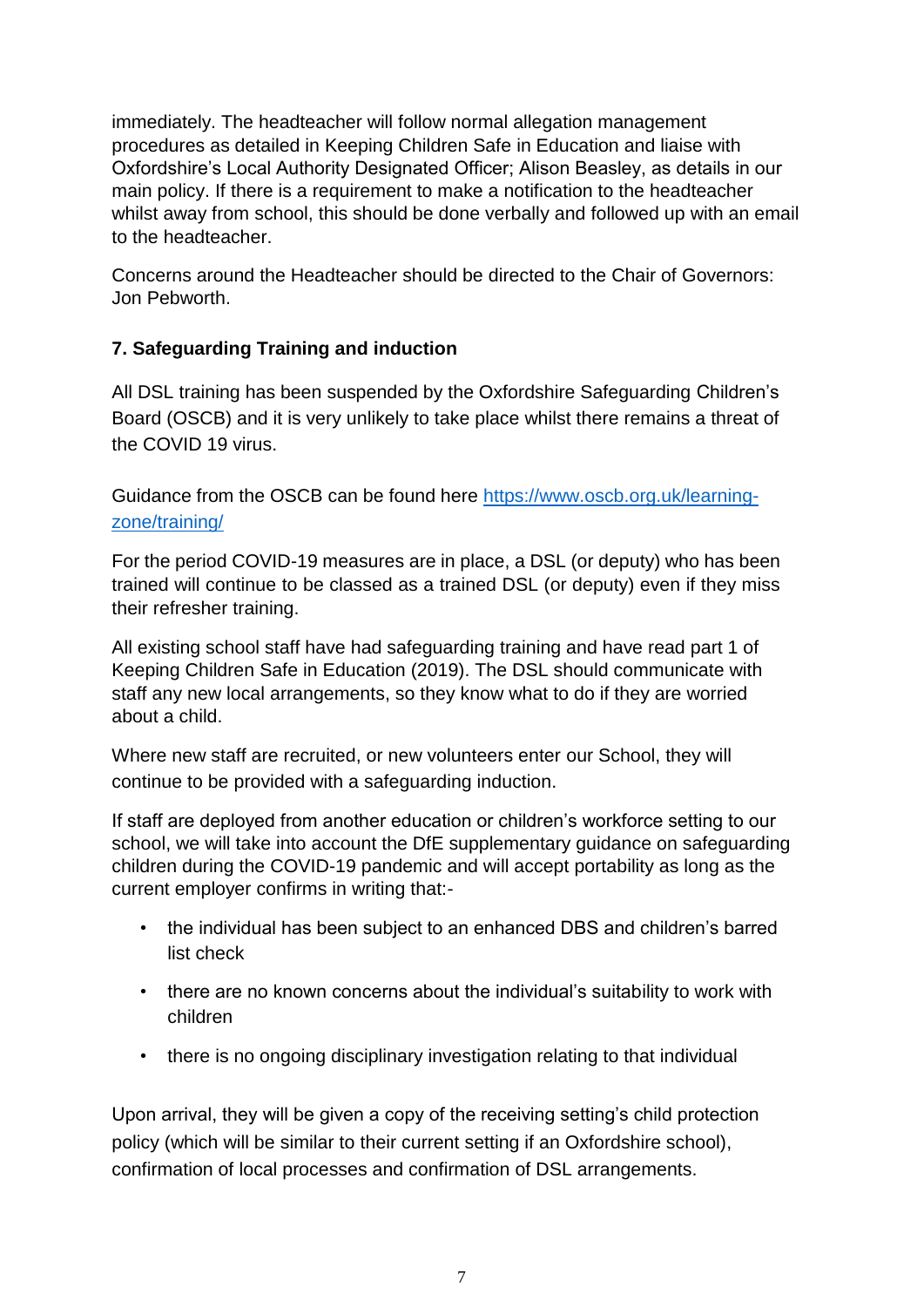#### **8. Safer recruitment/volunteers and movement of staff**

It remains essential that people who are unsuitable are not allowed to enter the children's workforce or gain access to children. When recruiting new staff, Wallingford School will continue to follow the relevant safer recruitment processes for their setting, including, as appropriate, relevant sections in part 3 of Keeping Children Safe in Education (2019) (KCSIE).

In response to COVID-19, the Disclosure and Barring Service (DBS) has made changes to its guidance on standard and enhanced DBS ID checking to minimise the need for face-to-face contact.

Where our School are utilising volunteers, we will continue to follow the checking and risk assessment process as set out in paragraphs 167 to 172 of KCSIE. Under no circumstances will a volunteer who has not been checked be left unsupervised or allowed to work in regulated activity.

Wallingford School will continue to follow the legal duty to refer to the DBS anyone who has harmed or poses a risk of harm to a child or vulnerable adult. Full details can be found at paragraph 163 of KCSIE, in line with advice from the LADO where appropriate.

Wallingford School will continue to consider and make referrals to the Teaching Regulation Agency (TRA) as per paragraph 166 of KCSIE and the TRA's 'Teacher misconduct advice for making a referral.

During the COVID-19 period all referrals should be made by emailing Misconduct.Teacher@education.gov.uk

Whilst acknowledging the challenge of the current National emergency, it is essential from a safeguarding perspective that any school is aware, on any given day, which staff/volunteers will be in the school or college, and that appropriate checks have been carried out, especially for anyone engaging in regulated activity. As such, Wallingford School will continue to keep the single central record (SCR) up to date as outlined in paragraphs 148 to 156 in KCSIE.

# **9. Online safety in schools and colleges**

Wallingford School will continue to provide a safe environment, including online. This includes the use of an online filtering system.

Where students are using computers in school, appropriate supervision will be in place.

#### **10. Children and online safety away from school and college**

It is important that all staff who interact with children, including online, continue to look out for signs a child may be at risk. Any such concerns should be dealt with as per the Child Protection Policy and where appropriate referrals should still be made to children's social care and as required, the police.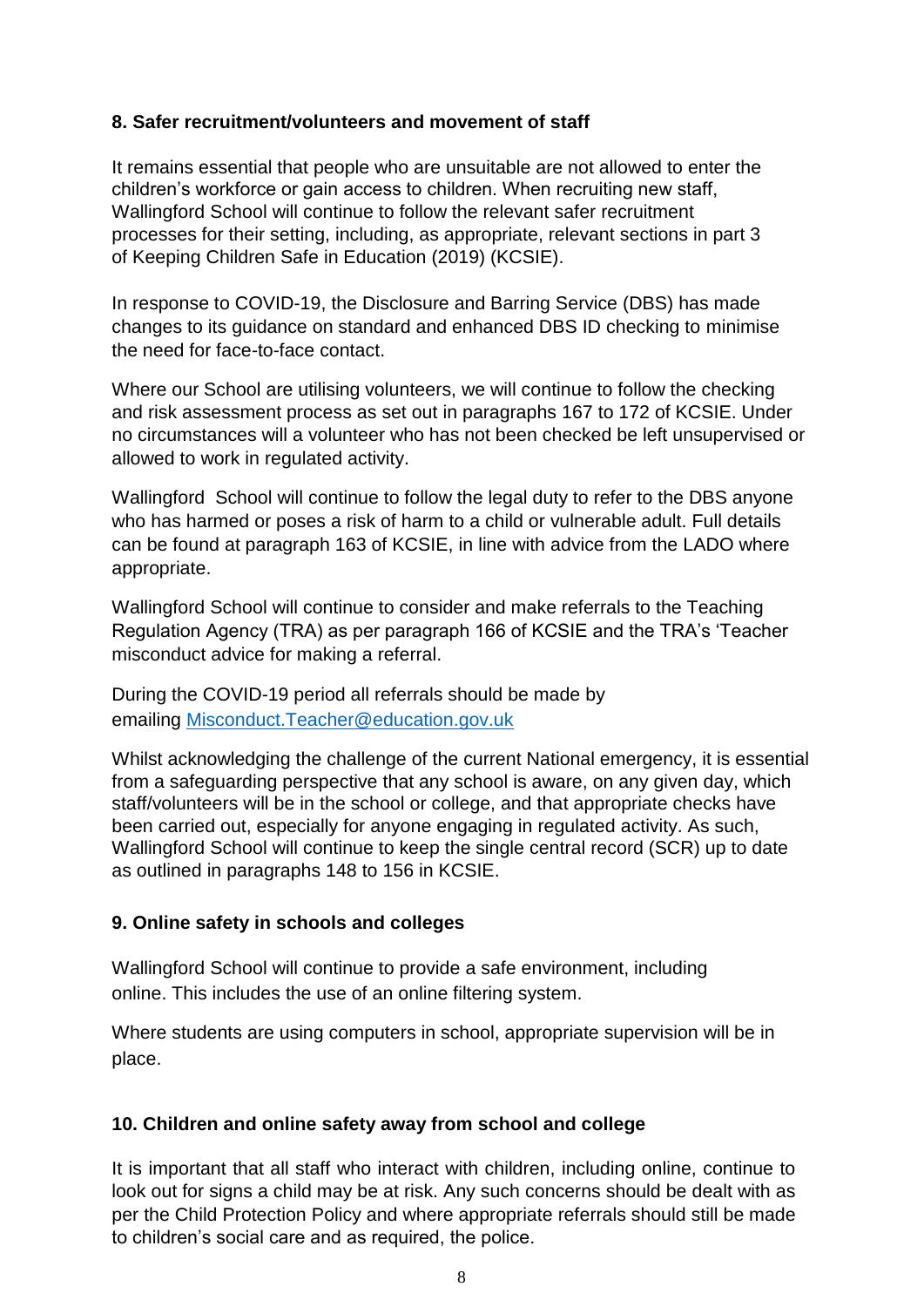Wallingford School will ensure any use of online learning tools and systems is in line with privacy and data protection/GDPR requirements.

Below are some things to consider when delivering virtual lessons, especially where webcams are involved:

- o Staff and children must wear suitable clothing, as should anyone else in the household.
- $\circ$  Any computers used should be in appropriate areas, for example, not in bedrooms; and the background should be blurred.
- o The live class should be recorded so that if any issues were to arise, the video can be reviewed.
- o Live classes should be kept to a reasonable length of time, or the streaming may prevent the family 'getting on' with their day.
- o Language must be professional and appropriate, including any family members in the background.
- o Staff must only use platforms provided by Wallingford School to communicate with pupils
- o Staff should record, the length, time, date and attendance of any sessions held.

All staff at Wallingford School will be reminded of the following policy:

o Computer use policy

# **11. Supporting children not in school**

Wallingford School is committed to ensuring the safety and wellbeing of all its Children and Young people.

Where the DSL has identified a child to be on the edge of social care support, or who would normally receive pastoral-type support in school, they should ensure that a robust communication plan is in place for that child or young person.

The communication plans can include; remote contact, phone contact, door-step visits. Other individualised contact methods should be considered and recorded.

Wallingford School and its DSL will work closely with all stakeholders to maximise the effectiveness of any communication plan.

This plan must be reviewed regularly (at least once a fortnight) and where concerns arise, the DSL will consider any referrals as appropriate.

The school will share safeguarding messages on its website and social media pages.

Wallingford School recognises that school is a protective factor for children and young people, and the current circumstances, can affect the mental health of pupils and their parents/carers.